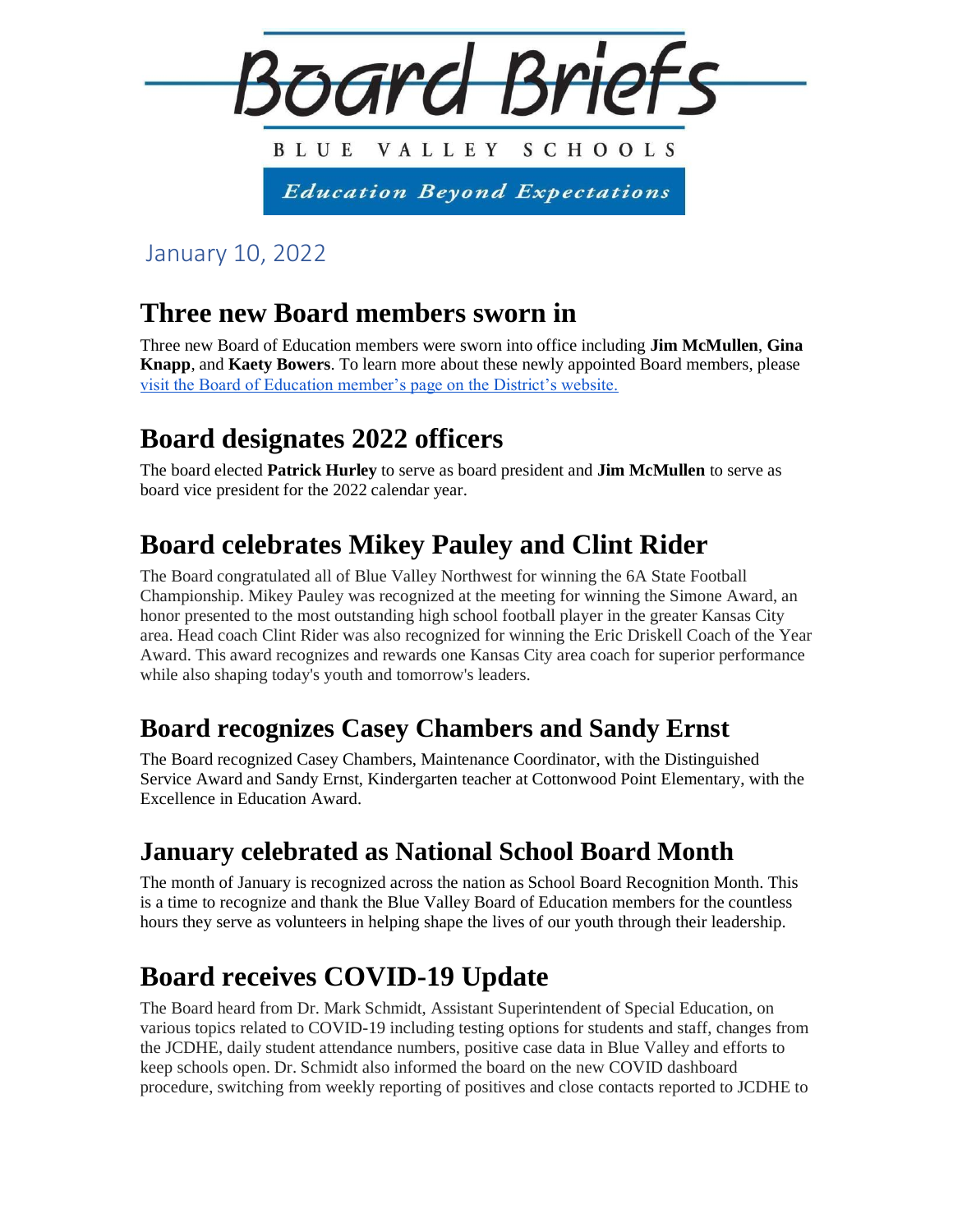

Daily Attendance Reporting. [This reporting will begin January 11, 2022 and can be viewed on the](https://www.bluevalleyk12.org/Page/36026)  [district website](https://www.bluevalleyk12.org/Page/36026) every day at noon.

### **Board modifies COVID-19 procedure for grades 9 and above**

The board voted in favor of modifying its COVID-19 procedure approved at the November 8 meeting, approving the modification of its policy extending the Johnson County Board of Health Order No. 001-21to grades 9-12 and the 18-21 year old program to allow a mask optional environment in these programs effective November 29, 2021, unless the total percentage of students positive or identified for quarantine by the JCDHE exceeds 3% or absenteeism for illness exceeds 7% in any individual school building, and to allow masks to be optional in all High School buildings and 18-21 program outside of the regular school day. This procedure will go into effect January 12, 2022. [For more information please visit the COVID-19 Updates page on](https://www.bluevalleyk12.org/domain/5584)  [the District website.](https://www.bluevalleyk12.org/domain/5584) 

#### **Board hears instructional materials selection process**

Kelly Ott, Executive Director of Curriculum Instruction and Innovation, and Kristi Bolton, K-12 Library Media Coordinator, presented and overviewed Policy 4000 - Curriculum Development, Policy 4600 - Selection of Learning Resources, and Policy 4730 - Library Media Programs. For information on these policies please [visit the Board of Education policy page.](https://go.boarddocs.com/ks/usd229/Board.nsf/Public?open&id=policies)

### **Board receives calendar proposal**

The Board heard from Dr. Katie Collier, Deputy Superintendent, about the already approved 2022-2023 calendar with new revisions. Dr. Collier also presented the 2023-2024 calendar, which the Board will vote on at the regularly scheduled meeting February 7, 2022. [To view the updated](https://www.bluevalleyk12.org/Page/10#calendar38346/20220111/month)  [2022-2023 revised calendar and the proposed 2023-2024 calendar, please visit the district](https://www.bluevalleyk12.org/Page/10#calendar38346/20220111/month)  [website.](https://www.bluevalleyk12.org/Page/10#calendar38346/20220111/month) For staff and family feedback on the 2023-2024 proposed calendar, please email [bvinfo@bluevalleyk12.org](mailto:bvinfo@bluevalleyk12.org)

### **Board hears proposed amendment to Policy 3430**

The Board heard from Dr. Katie Collier, Deputy Superintendent, about a proposed amendment to policy 3430 - Graduation ceremonies. The proposed amendment states "A student must have completed all graduation requirements to be allowed to participate in the graduation ceremony. A student who has successfully completed 23 of the 24 required units for graduation shall be permitted to participate in graduation ceremonies provided the student demonstrated an acceptable plan to complete the remaining unit by the end of that calendar year." The Board will formally vote on this revision at the regularly scheduled February meeting.

*A [video recording](https://www.youtube.com/watch?v=cLEukAcjkkE) of the live-streamed meeting is available for viewing on the [Blue Valley Board](https://www.youtube.com/channel/UCSf13_MYde5HeHugZ2TQGAQ/)  [of Education YouTube channel.](https://www.youtube.com/channel/UCSf13_MYde5HeHugZ2TQGAQ/)*